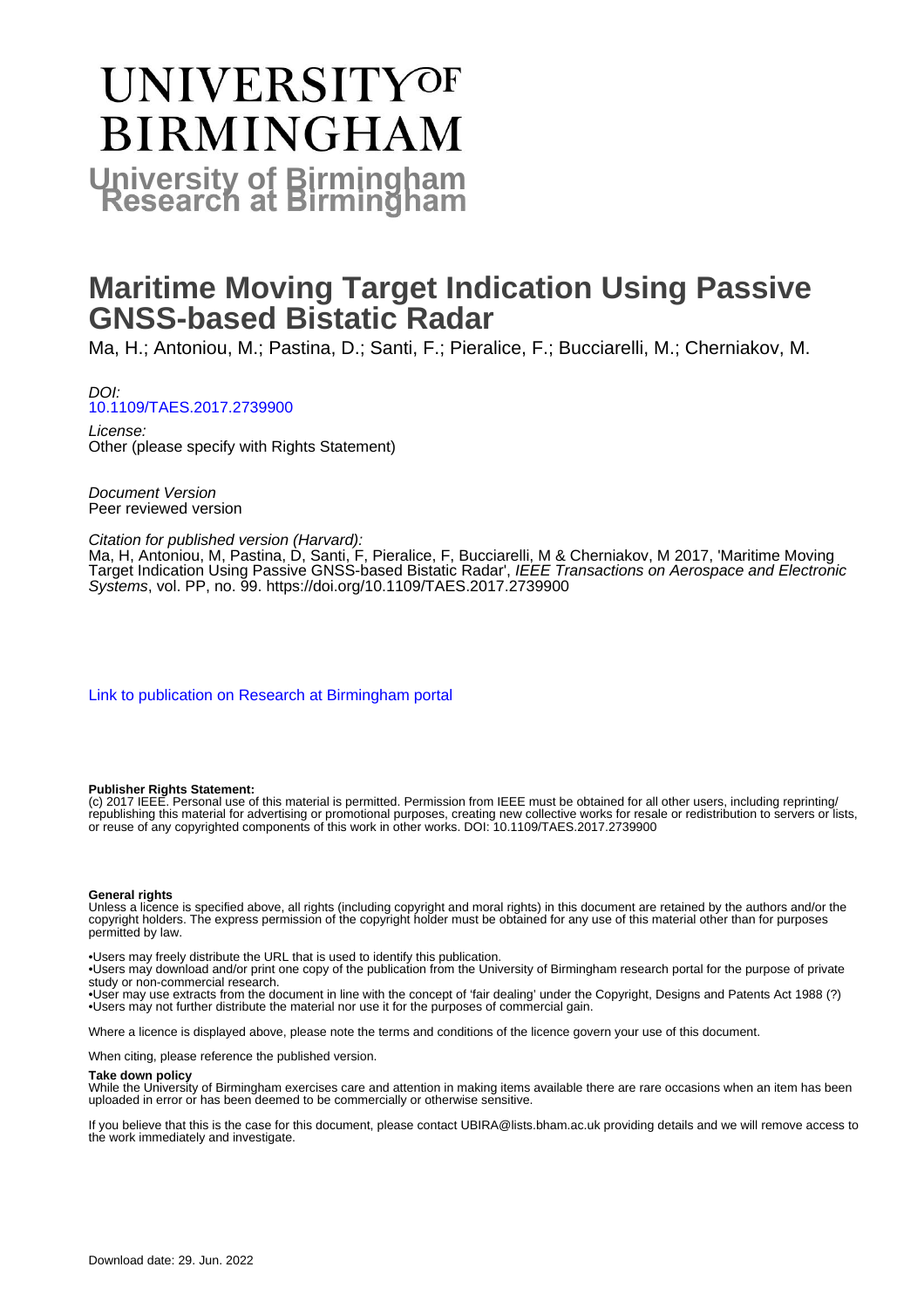### Maritime Moving Target Indication Using Passive GNSS-based Bistatic Radar

H. Ma<sup>1,2</sup>, M. Antoniou<sup>1</sup>, D. Pastina<sup>3</sup>, F. Santi<sup>3</sup>, F. Pieralice<sup>3</sup>, M. Bucciarelli<sup>4</sup>, M. Cherniakov<sup>1</sup>

1 School of Electronic, Electrical and System Engineering, University of Birmingham, Birmingham B15 2TT, U.K.

<sup>2</sup>National Laboratory of Radar Signal Processing, Xidian University, Xi'an, 710071, China

<sup>3</sup>Department of Information Engineering, Electronics and Telecommunications, University of Rome "La Sapienza", 00184 Rome, Italy

4 Sympas S.r.l., viale Giulio Cesare 71 – 00192 Rome

*Abstract***—This paper is a first introduction to the concept of using Global Navigation Satellite Systems (GNSS) as illuminators of opportunity in a passive bistatic real-time radar system for maritime target indication applications. An overview of the system concept and the signal processing algorithms for Moving Target Indication (MTI) is provided. To verify the feasibility of the system implementation as well as test the developed signal processing algorithms, an experimental test bed was developed and the appropriate experimental campaign with the new Galileo satellites and a ferry as the target was carried out. The results confirm the system concept and its potential for multi-static operation, with the ferry being detected simultaneously by two satellites.** 

*Index Terms***—Range Doppler processing, Maritime Moving Target Indication (M-MTI), passive radar, GNSS-based radar, Galileo.** 

#### I. INTRODUCTION

HEutilisation of Global Navigation Satellite Systems **THEutilisation of Global Navigation Satellite Systems** (GNSS) as illuminators of opportunity for remote sensing is now well-established. Perhaps the most well-known technology in this area is GNSS-reflectometry (GNSS-R), with potential for Earth remote sensing applications. M. Martin-Neira et al. used the interferometric reception system to acquire the GNSS reflections and estimated the sea surface altimetry [1]. S. Vey et al. presented the GNSS signal-to-noise ratio (SNR) data to be used to estimate soil moisture at an intermediate scale of about 1000  $m<sup>2</sup>$  as a long-term application, which has been achieved at the station Sutherland, South Africa, since 2008 [2]. J. F. Marchan-Hernandez et al. studied the relationship of the GNSS-R delay-Doppler maps (DDMs) and the sea state. They conducted field experiments and found that the DDM descriptor weakly affected by the GPS satellite geometry [3]. E. Valencia et al. proposed to use the DDM to retrieve the scattering coefficient of the sea surface, and this concept has been further applied for oil slick detection on the sea [4]-[5].

In the recent review papers [6] and [7], the GNSS-based system characteristics has been analyzed at large from the point of view of remote sensing applications. Suitable GNSS candidates for this kind of systems can be the Global Positioning System (GPS) [8], the GLObal NAvigation Satellite System (GLONASS) [9], Beidou [10], or the new European Galileo constellation [9], [11]. From a radar perspective, GNSS have been shown suitable for passive Synthetic Aperture Radar (SAR) systems on the theoretical and experimental level [9], [12], [13], with the ultimate goal of achieving persistent Earth observation and monitoring.

1

However, apart from the remote sensing and SAR applications, one of the areas now being investigated is the use of GNSS as transmitters of opportunity for a passive bistatic radar aimed at the detection of moving targets. This has already been considered and experimentally demonstrated for air targets such as airplanes, helicopters, etc. in forward-scattering in [14]. Moving to maritime targets the feasibility to use GNSS signals has been investigated in [15] considering GNSS-R technology. Concerning radar technologies, in [16] the use of GPS signals has been analyzed with specific reference to a configuration comprising transmitter, airborne receiver and target aligned on the same direction, so that a monostatic behavior of the target can be assumed; the reported results provide a theoretical confirmation of results in [17] where some experimental evidence of the detectability of a stationary target by means of GPS signals was given. This paper introduces the concept of maritime surveillance by means of GNSS-based passive radar systems in general bistatic acquisition geometries.

Traditionally, passive coherent location (PCL) radars for airborne or maritime target detection have relied predominantly on terrestrial signal sources, such as DAB/DVB-T [18]-[19], FM [20] and GSM [21]. These sources are attractive for a number of reasons. First of all, terrestrial base stations can guarantee a persistent monitoring of their surrounding areas, provided that a receiver is in the vicinity. In addition, their transmit powers are sufficiently high to achieve very long detection ranges. Moreover, their operating frequencies and, in some cases, their signal bandwidths (e.g. DVB-T [18]), allow the development of relatively straightforward receivers, as well as a sufficiently high resolution in Doppler and/or range for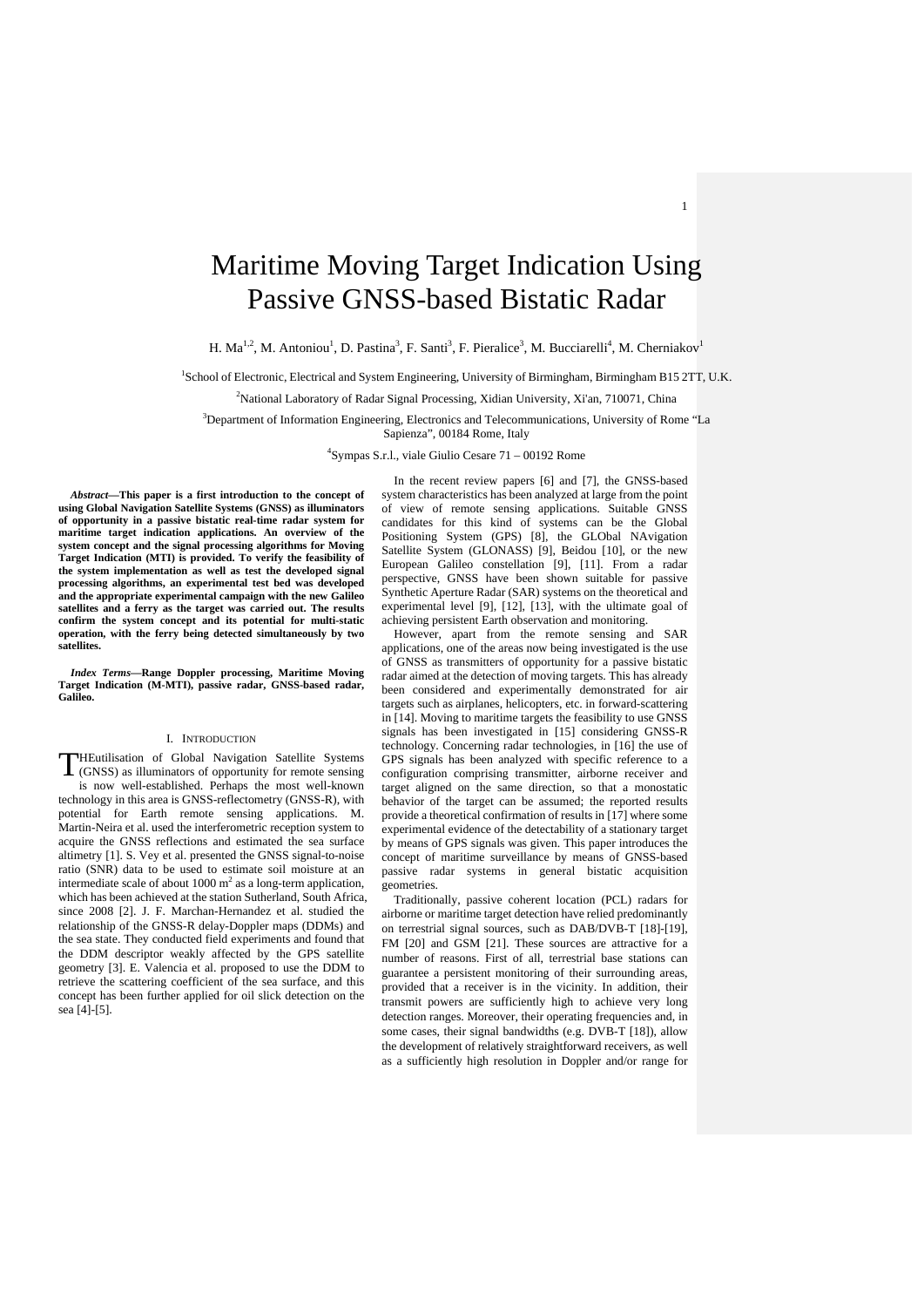radar purposes.

Nevertheless, all these transmitters of opportunity have a common drawback, which is that they are based on land. Because of this, and despite their long detection ranges, they still cannot provide coverage in areas such as the open sea. In such an environment, it is satellite emissions with a global or continental coverage which are sought after, with GNSS being one of very few signal sources available, while its maximum range resolution of 15m (using the Galileo E5a/b signals or the GPS L5) is comparable or even smaller than the dimensions of typical maritime targets.

Similar research for such applications has already been conducted for other satellites of opportunity, such as DVB-S [22]-[23] and Inmarsat [24]. However, the relative merit in using GNSS lies in their combination of global coverage, spatial diversity and waveform diversity. Every GNSS constellation provides the potential for persistent monitoring anywhere in the world, including the poles. Any point on Earth is illuminated typically by 6-8 satellites simultaneously from different angles if a single GNSS constellation is considered, so such point could be illuminated by 32 satellites when all 4 GNSS systems are in full capacity. Each satellite then transmits a number of signals, some of which are in different frequency bands, but all of which can be recorded by a single receiver as is the case for navigation receivers. Therefore, this is inherently a multi-static radar system where multiple signals could be combined to increase radar performance [25] or extend target information space [26].

The fundamental limitation in GNSS-based radar is its very restricted power budget. A single GNSS satellite has a low Effective Isotropic Radiated Power (EIRP), which substantially limits target detection range [14], [27]. This means that the power budget for a single signal of a single satellite is relatively poor. There is potential to combine multiple signals from multiple satellites to reinforce the total target power, while at the same time the clutter power can be suppressed due to both spatial and frequency diversity. In addition, placing receivers in the open sea, well beyond land and the coverage of shore-based maritime surveillance radars, substantially relaxes requirements on maximum detection range. However, the system optimization for coverage (may necessitate the use of a network of receivers) needs to be further considered. The system power budget study on the theoretical and experimental level, which includes Signal-to-Noise Ratio (SNR) improvement, limits on Coherent Processing Intervals (CPIs) for Moving Target Indication (MTI) [28]-[29] and clutter analysis [30]-[32] in this complex multi-static system is a subject for a dedicated research with long-term experimental campaigns and is hence beyond the scope of this paper.

The main objective of this paper is to investigate whether maritime MTI with bistatic GNSS-based radar is fundamentally possible, by assessing how GNSS signal reflections can be used for this purpose, developing the appropriate signal processing algorithms, and testing them with real data. In this experimental environment, the possibility of multi-static operation is also assessed. As a proof-of-concept study, the analysis presented here assumes a single signal from a single satellite, and for the experimental purposes, we have deliberately used targets with large Radar Cross Sections (RCS) at relatively short receiver stand-offs. In addition, in terms of signal processing, the analysis concentrates on the mechanics of identifying moving targets from GNSS signals as a first step in identifying the overall system feasibility, rather than the development of optimal signal processing algorithms for clutter/stationary target suppression, which are a subject for a dedicated study once the overall feasibility is confirmed.

The remaining content of the paper is organized as follows: Section II describes the GNSS-based radar acquisition geometry and signal model. On this basis, Section III and IV present the signal processing algorithms of the system, which are respectively the synchronization with regard to the Galileo E5a-Q signal and MTI processing algorithms. Next in Section V, experimental results are provided as the verification of the system feasibility and algorithm effectiveness.

#### II. GNSS-BASED RADAR GEOMETRY AND SIGNAL MODEL

The concept of the GNSS-based radar for maritime targets detection is shown in Fig.1. The transmitter is a GNSS satellite, while the receiver is above the sea. The receiver could be mounted on a buoy or on a balloon. The receiver itself is equipped with two channels. The Heterodyne Channel (HC) records the direct signal from all satellites in its field of view, used for signal synchronization between the receiver and the transmitters. The Radar Channel (RC) records the satellite echoes from the area of interest, which is used for MTI.

Comparing all the current available GNSS signal candidates, the Galileo E5 signal [11] is chosen as its bandwidth (10.23MHz) can provide one of the highest range resolutions possible (15m) with such a system. In this paper, we focus on the E5a-Q signal, however all analysis based on this is applicable for other GNSS signals too. The E5a-Q signal generation follows a tiered code construction, where a secondary code sequence is used to modify successive repetitions of the primary code. The simplified transmitted signal can be written as:

$$
Y(t) = C_P(t)C_S(t)\cos(\omega_c t), \qquad (1)
$$

 $\overline{2}$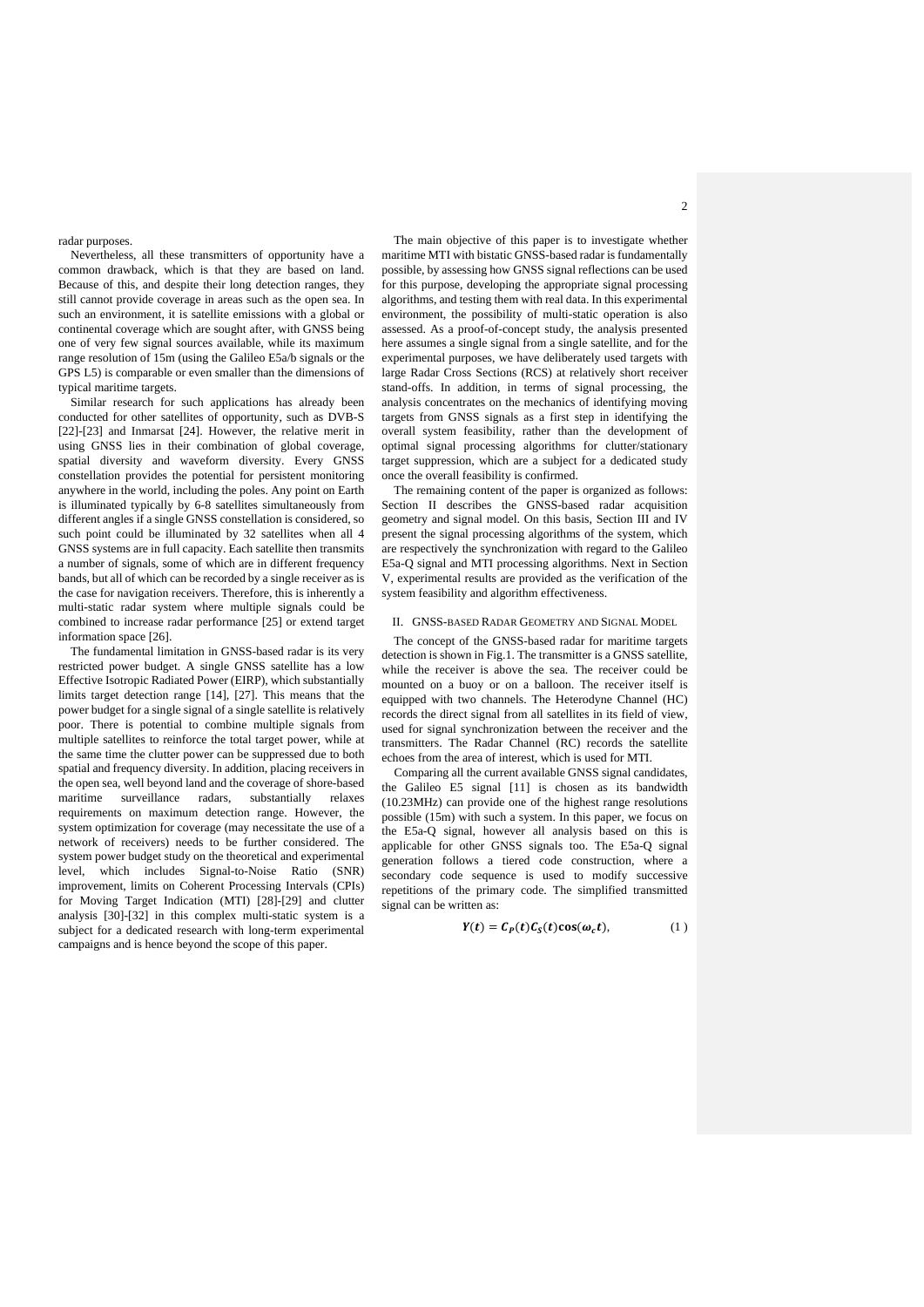3

where  $C_p(t)$  is the primary code of the E5a-Q channel and is a pseudorandom, orthogonal code. Its duration is 1 ms with chip rate (i.e., signal bandwidth)  $f_{cr} = 10.23 \text{ MHz}$ .  $C_s(t)$  is the E5a-Q secondary code, with a chip rate of 1KHz and a repetition period of 100 ms. The parameter  $\omega_c = 2\pi \times$ 1176.45 MHz is the carrier frequency of E5a-Q signal. Galileo operates on a Code Division Multiple Access (CDMA) protocol, which means that each satellite transmits its own primary and secondary codes, both of which are modulated using Bipolar Phase Shift Keying (BPSK). Between the two codes, the primary code is taken as the transmitted signal for GNSS-based radar because of its wider signal bandwidth, while the secondary code can be regarded as interfering with the primary code by shifting its phase by  $±π$ . It is also noted that despite the primary code is transmitted continuously, it does have a period of 1ms, which is referred to as the Pulse Repetition Interval (PRI) of the radar system hereafter.

After quadrature demodulation and radar data formatting, and ignoring constant phase and amplitude terms, the received signal at the HC can be written as:

$$
s_0(t, u) = C_P[t - \tau_0(u) - \tau_e(u)]C_S[t - \tau_0(u) - \tau_e(u)]
$$
  
× exp{*j*[*2* $\pi f_{d0}(u)t + \varphi_0(u) + \varphi_e(u)]$ }, (2)

where  $t \in [0, T_s]$  denotes fast-time,  $T_s$  is the PRI,  $u \in$  $[-T/2, T/2]$  is slow-time, and T is the dwell time on target. The parameters  $\tau_0(u), \varphi_0(u)$  and  $f_{d0}(u)$  are the instantaneous time delay, phase, and Doppler of the direct signal as functions of  $u$ , respectively. Their values depend on the relative position and movement between the satellite and the receiver.  $\tau_e(u)$  and  $\varphi_e(u)$  are the total delay and phase errors, respectively, induced by atmospheric factors as well as receiver artefacts such as clock cycle slips and local oscillator drift.

Since the receiver-target distance (a few km) is incomparably less than the transmitter-target distance (>20,000km), atmospheric errors between the direct and reflected signals are similar and can therefore be compensated to an adequate level. At the same time, within the receiving system, the HC and RC use the same clocks and local oscillators, and therefore the same clock cycle slips and local oscillator drift can be expected for the two channels.

Likewise, assuming one single target, the RC signal can be written as:

$$
s(t, u) = C_P[t - \tau(u) - \tau_e(u)]C_S[t - \tau(u) - \tau_e(u)]
$$

$$
\times \exp\{j[2\pi f_d(u)t + \varphi(u) + \varphi_e(u)]\}, (3)
$$

where  $\tau(u)$ ,  $\varphi(u)$  and  $f_d(u)$  arethe instantaneous time delay, phase, and Doppler of the target reflected signal. Their values are related to the bistatic range, which is the instantaneous range from the satellite to the target and the target to the receiver.

#### III. OVERVIEW OF SIGNAL SYNCHRONISATION

The initial phase of the satellite transmitted signal and the start of the E5a-Q code (3) is the fundamental information required for extracting target information in range and Doppler. As mentioned in Section II, both parameters above are affected



Fig. 1. The concept of GNSS-based radar for maritime target detection.

by atmospheric and receiver errors, however these errors are common to the HC and the RC. Therefore, they can be extracted from the HC and compensated in the RC to enable coherent processing. On the other hand, at the output of the HC antenna the SNR can be as low as -30 dB [9], considering a low-gain (~6dB) antenna and signal filtering. For this reason a signal synchronization algorithm is needed, which tracks the direct signal in delay, Doppler and phase, and uses these parameters as a reference for the reflected signal in the RC.As the reference signal, the direct signal parameters (delay, Doppler due to relative motion between the transmitter and the receiver, and phase) from the satellite, recorded at the HC, can be used.

Fig.2 presents a block diagram of the synchronization algorithm used for the purpose above. It is based on a popular GNSS tracking algorithm – the Block Adjustment of



Fig. 2.Synchronisation algorithm for GNSS-based radar.



Fig. 3. Secondary code tracking block diagram for one single Doppler frequency.

Synchronizing Signal (BASS). The algorithm operates with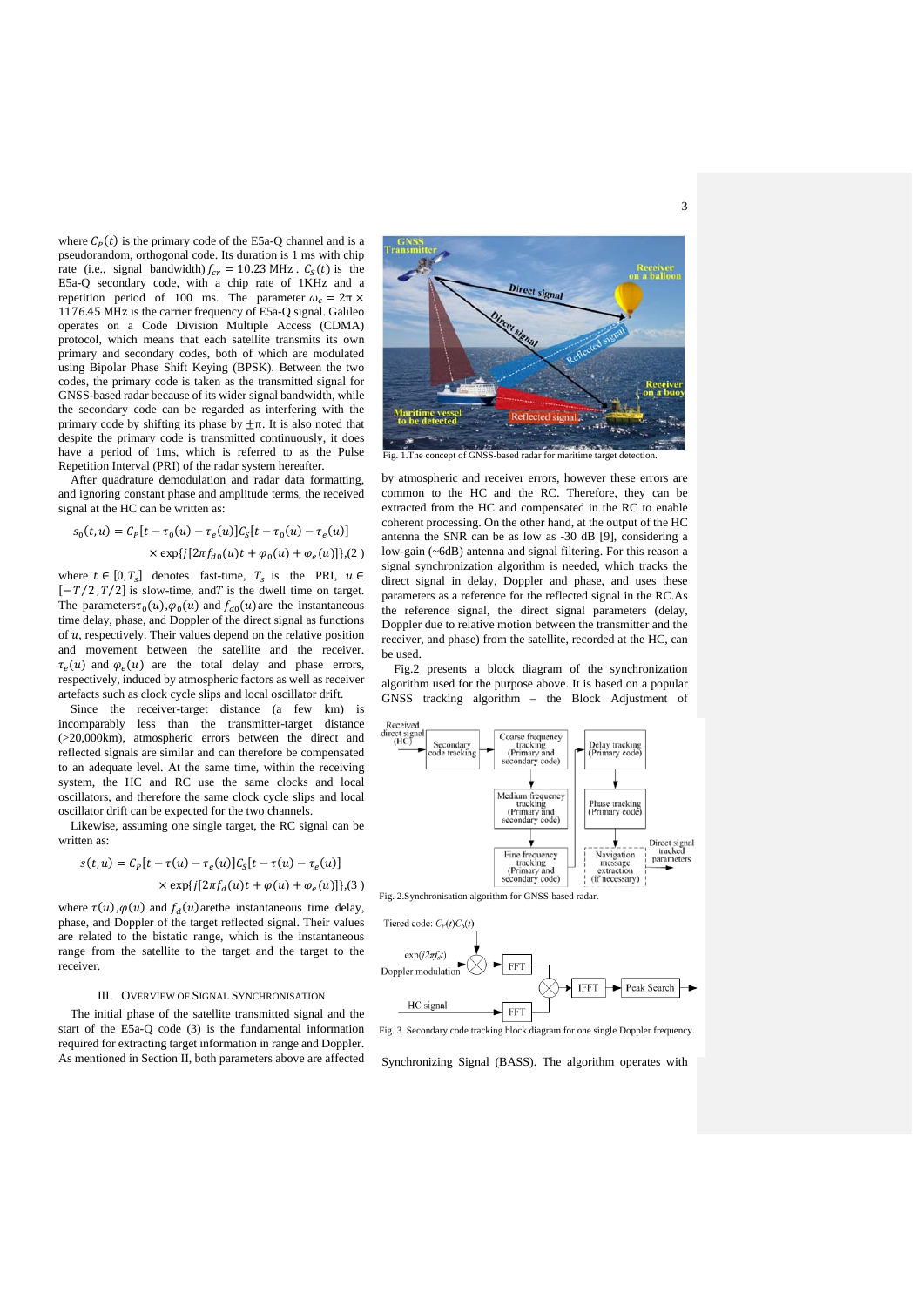



data recorded on the HC to track the direct signal delay, Doppler, and phase in every PRI. To reduce computational load, Doppler is tracked in three stages, termed as coarse, medium and fine. The general application of this algorithm for GNSS-based radar has been described extensively in [9], so only a brief overview is provided here. The key difference here is that for the Galileo E5 signals, both the secondary and the primary code should be tracked from the HC before the secondary code is removed from the RC. The synchronization process is briefly described in the next paragraphs.

Since the secondary code is a known pseudo-random sequence, its start can be found with a matched filtering method. The reference signal is the 100ms tiered code consisting of both the primary and secondary codes,  $C_P(t)C_S(t)$ , with variable Doppler modulation components  $exp(j2\pi f_{d0}t)$ , where  $f_{dk} = -5000 + k \times 1000$  Hz, with  $k = 0, 1, 2, ... 10$  to provide a coarse estimate of the Doppler frequency of the direct signal as well as the time delay associated with the start of the secondary code. Fig.3 shows the matched filtering block diagram for one single Doppler frequency.

Fig.4 gives an example output of the above process. Matched filtering was applied to the first 100 ms experimental data for all Doppler frequencies  $f_{dk}$ . The location of the peak indicates that the first PRI of the experimental data corresponds to the n-th code chip in a secondary code period, as well as the direct signal Doppler. The presence of smaller peaks along the range bin corresponding to the estimated Doppler, which are the side-lobes in the correlation function of the secondary code, are also noted.

Having recovered the start of the secondary code,  $C_S(t)$  can be removed from (3). Based on the tracked start epoch of the tiered code, we can apply the typical 3-step Doppler frequency tracking, from coarse to medium then to fine frequency tracking as in [5].

With the tracked Doppler, the accurate matched filtering can be applied to track delay and phase of the primary code in direct signal.

Fig.5 shows the tracked Doppler, delay and phase of a 2 mins long direct signal at the output of the synchronization algorithm discussed above.



Fig. 5. Tracking output of direct signal synchronization: (a) the direct signal Doppler, (b) the direct signal delay and (c) the unwrapped direct signal phase.

With the tracked parameters, the phase error terms  $\varphi_e(u)$  in (2) can be extracted. Hence, we can generate the local reference signal for the following range compression for RC signal, as well as the corresponding phase error compensation signal:

$$
s_{\text{ref}}(t, u) = C_P[t - \tau_0(u) - \tau_e(u)]C_S[t - \tau_0(u) - \tau_e(u)]
$$
  
×  $\exp\{j[2\pi f_{d0}(u)t + \varphi_0(u)]\}$ . (4)  

$$
s_{\text{pe}}(t, u) = \exp\{j[-\varphi_e(u)]\}.
$$
 (5)

The proposed process therefore tracks the secondary code, Doppler frequency, time delay and phase of the direct signal as the synchronization output, for the E5a-Q signal. The same applies to E5b-Q, while for the non-pilot channels, E5a-I and E5b-I, an extra step needs to be involved for navigation message extraction, achieved by detecting the phase transition due to the navigation code bit inversion [9].

#### IV. MTI PROCESSING TECHNIQUE

The goal of MTI is to identify moving objects in the field of view of the RC antenna. The received signal contains reflections from the observed area, including fixed and moving targets as well as sea clutter, however those can be distinguished in terms of their range and Doppler frequency.

Therefore, the objective is to identify the presence of a target and localise it in range and Doppler. For this purpose, a MTI technique is proposed to properly integrate target returns, thus



Fig. 6.Basic moving target indicator (MTI) algorithm.

**Comment [F1]:** I think it should be f\_dk. Please check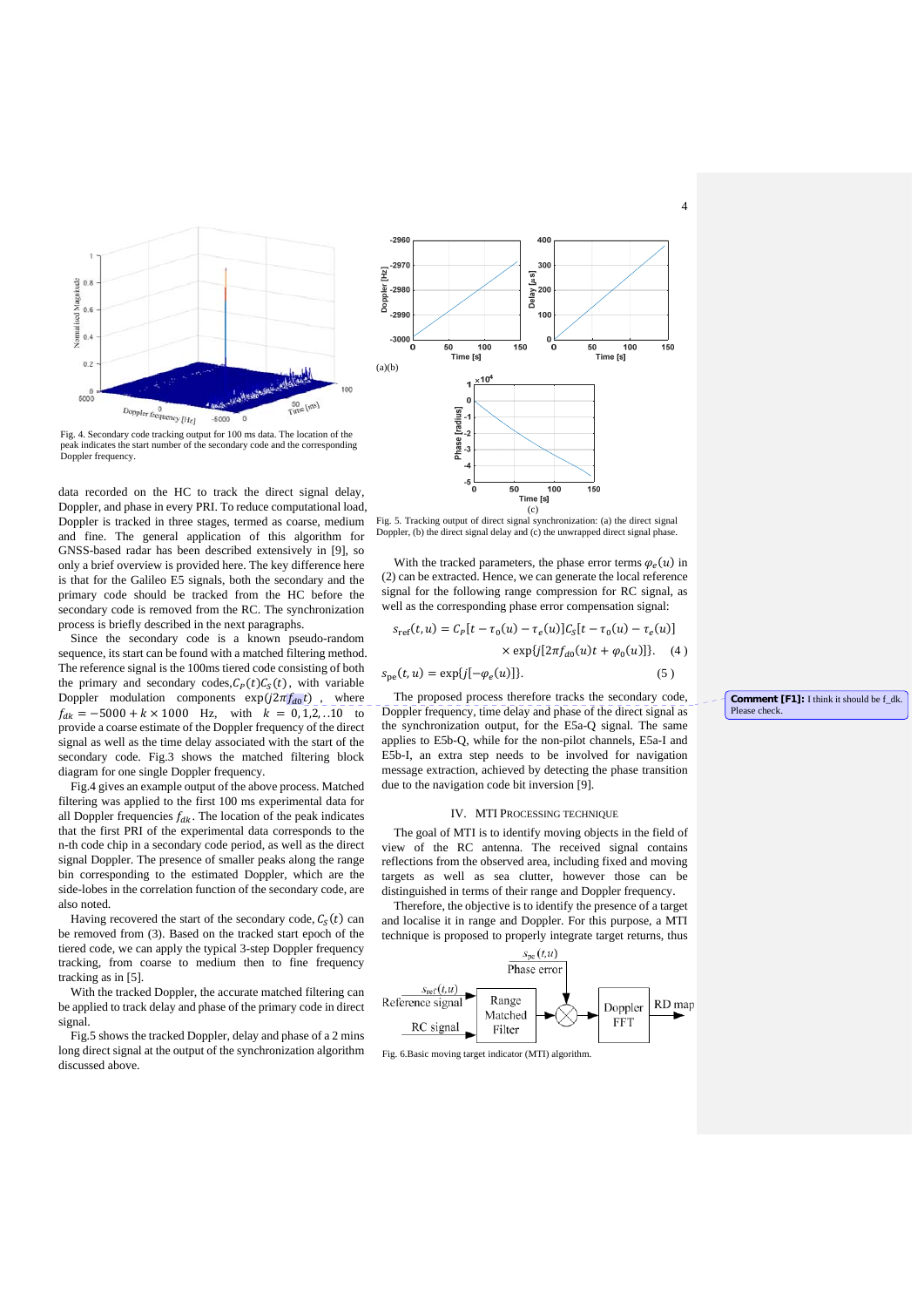compressing target echoes in the bistatic range and bistatic Doppler plane. Considering the low EIRP of the exploited transmitter of opportunity very long integration time intervals can be needed to detect low/medium RCS targets. In contrast, relatively short integration times suffice for high RCS target detection. On this basis, the proposed MTI processing comprises two stages: 1) basic MTI for short time integration allowing for high RCS target detection; 2) advanced MTI for long time intergation potentially enabling low/medium RCS target detection.

#### *A. Basic MTI processing*

The signal processing procedure to identify the presence of a high-RCS target in range and Doppler is based on matched filtering and is shown in Fig.6. Based on the signal synchronization outputs described in Section III, a reference signal that is a noise-free replica of the direct signal is constructed for matched filtering in the range direction with the collected radar data. After this operation, data are re-arranged into the equivalent of a fast-time (range), slow-time (Doppler) matrix, followed by a Fast Fourier Transform (FFT) in the slow-time direction. The FFT can separate targets and clutters with different Doppler characteristics with the appropriate signal processing gain, for which a suitable Coherent Processing Interval (CPI) should be identified. At the output of the algorithm, a range-Doppler (RD) map is produced. Despite the fact that this system is considered from a bistatic radar point of view, there are synergies with work on GNSS-R, where DDM's instead of RD maps are traditionally used. The two types of outputs are essentially equivalent by the appropriate transformation from delay to range.

The range compressed data are given by the correlation function between the reflected signal  $s(t, u)$  in (3) and the local reference signals<sub>ref</sub> $(t, u)$  in (4) thus obtaining:

$$
rc(t, u) = R_{cf}[t - \Delta \tau(u)] \times \exp\{j[2\pi \Delta f_d(u)t + \Delta \varphi(u)]\},\
$$

with $R_{cf}(\cdot)$ being the amplitude of the cross-correlation function of  $s_{ref}(t, u)$  and  $s_{RC}(t, u)$ . The quantities  $\Delta \tau(u)$ ,  $\Delta \varphi(u)$  and  $\Delta f_d(u)$  are the instantaneous difference between the direct and reflected signal in terms of time delay, phase, and Doppler respectively, and therefore can be calculated by:  $\Lambda \tau(u) = \tau(u) - \tau_0(u).$ 

$$
\Delta t(u) = t(u) - t_0(u). \tag{7}
$$
  

$$
\Delta f_d(u) = f_d(u) - f_{d0}(u). \tag{8}
$$

$$
\Delta \varphi(u) = \varphi(u) - \varphi_0(u). \tag{9}
$$

Then, through the FFT in the slow-time dimension and converting the fast-time dimension into bistatic range as  $\Delta \tau = \Delta r/c$ , we can get the target reflected signal in the RD domain  $(r, f_u)$  as:

$$
RD(r, f_u) = R_{cf}\{t - [\Delta r(\Delta f_{dc})/c]\} \times W_a(f_u - \Delta f_{dc})
$$
  
 
$$
\times \exp\{j\theta_a(r, f_u)\}, \qquad (10)
$$

where  $\Delta f_{dc}$  is the Doppler centre of  $\Delta f_d(u)$  during the FFT processing interval.  $\Delta r(\Delta f_{dc})$  is the relative bistatic range of the target with the subtraction of the baseline.  $W_a(f_u - \Delta f_{dc})$  is the spectral envelope centred at  $\Delta f_{dc}$ .  $\theta_a(r, f_u)$  is the phase angle after FT.

 The coherent integration accomplished by the FFT should be sufficient to detect high-RCS targets, whereas low-RCS targets cannot be extracted from the background by the basic MTI. To face this problem the second stage performs a proper integration of multiple RD maps obtained by the first stage over multiple consecutive time interval, as explained below.

#### *B. Long integration time MTI processing*

While range and Doppler migration can be considered negligible at the single RD map level due to the coarse range resolution and the short integration time, the same does not apply when a long integration time is involved: indeed the moving target will migrate, changing its position in the RD maps relative to successive time intervals. Obviously, such migration has to be compensated to align target contributions in order to perform a proper integration: in this way, the target energy is correctly concentrated and a proper signal to disturbance power ratio level is recovered enabling target detection. To this aim, the second stage comprises two steps:

1) target motion compensation (TMC): this step receives in input a sequence of N RD maps, obtained by the basic MTI over N consecutive time batches of duration  $T_B$ , and provides in output a sequence of compensated RD maps where range and Doppler migration correction has been applied according to a specific Doppler rate value;

2) compensated RD maps integration: the second step receives in input the sequence provided by the first one and performs a non-coherent integration of the corrected RD maps.

The range and Doppler migration compensation step basically aligns the n-th RD map,  $RD_n(r, f_n)$  with  $n =$  $-N/2$  …  $N/2 - 1$ , to the reference map assumed as the  $n = 0$ map (namely the central map in the sequence to be integrated).The migration correction is based on the assumption that a moving target located in  $(\Delta r^0, \Delta f_{dc}^0)$  in the reference map when observed in the n-th map experiences a range migration given by:

$$
\Delta r^{n-0} \left( \Delta f_{dc}^n, \dot{f}_{dc}^* \right) = \Delta r^n - \Delta r^0 =
$$
  
- $\lambda \left[ \left( \Delta f_{dc}^n - \dot{f}_{dc}^* n T_B \right) n T_B + \frac{\dot{f}_{dc}^* (n T_B)^2}{2} \right],$  (11)

and a Doppler migration given by:

 $(6)$ 

$$
\Delta f_{dc}^{n-0}(\dot{f}_{dc}^*) = \Delta f_{dc}^n - \Delta f_{dc}^0 = \dot{f}_{dc}^* n T_B, \quad (12)
$$

being  $(\Delta r^n, \Delta f_{dc}^n)$  the target position in the n-th map and  $\dot{f}_{dc}^*$  the Doppler rate value under test. Range migration can be therefore compensated by multiplying the n-th map in the (range frequency, Doppler frequency) domain by the phase term corresponding to (11), thus obtaining:

$$
RD_n^{RC}(r, f_u, f_{dc}^*) = RD_n[r - \Delta r^{n-0}(f_u, f_{dc}^*), f_u], \quad (13)
$$

while Doppler migration can be compensated by multiplying the n-th range corrected map in the (range, slow-time) domain by the phase term corresponding to (12), thus obtaining: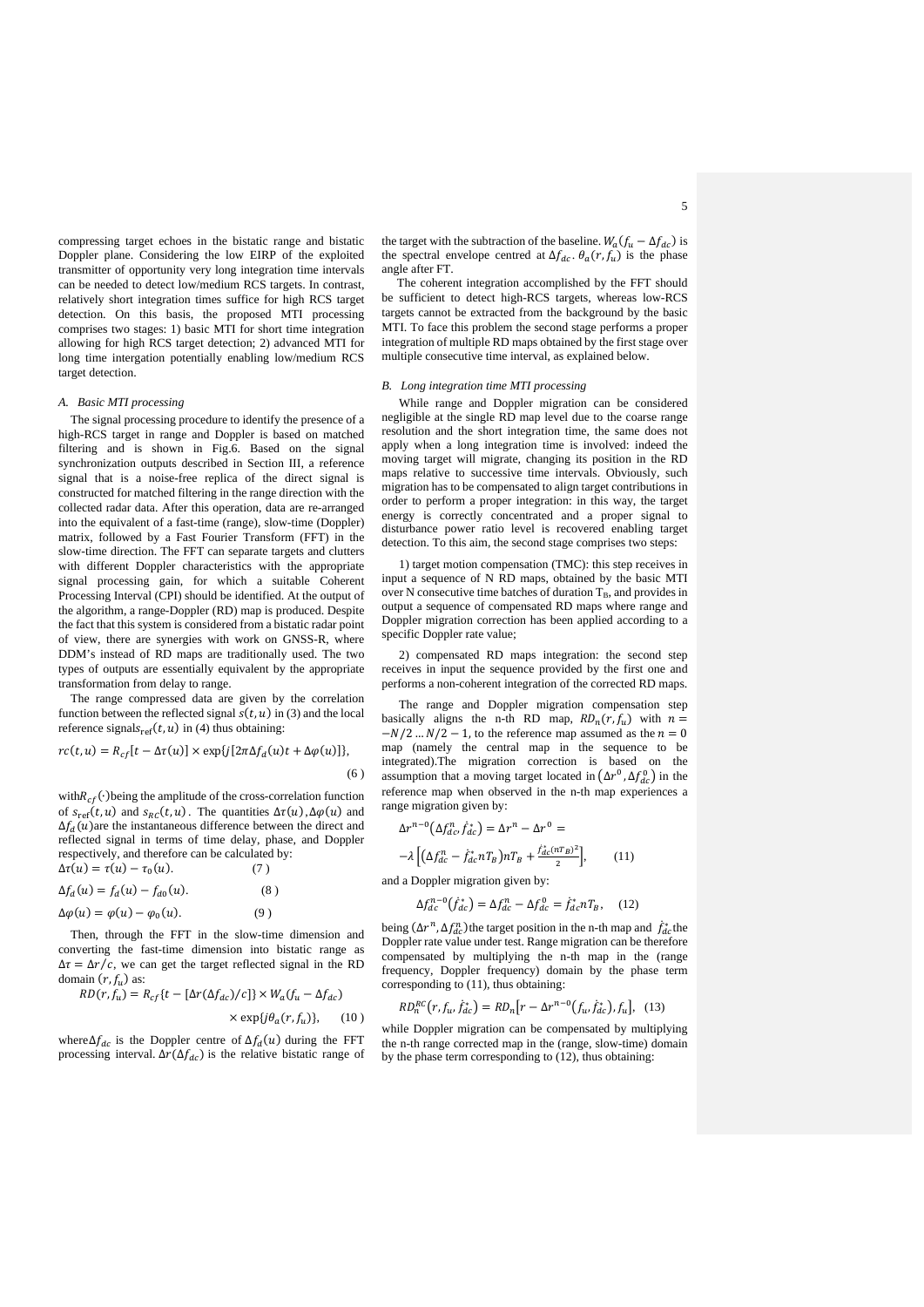

Fig. 7.Detection performance as a function of the target RCS and distance from the receiver for  $P_{fa}=10^{-3}$ .

$$
RD_n^{RCDC}(r, f_u) = RD_n^{RC}[r, f_u - \Delta f_{dc}^{n-0}(\dot{f}_{dc}^*), \dot{f}_{dc}^*].
$$
 (14)

Once the migration correction has been performed, the target is located in the same position in the maps so that its returns can be properly integrated. Taking into account the very long integration time involved (up to several tens of seconds), a non-coherently integration strategy is performed to cope with possible fluctuations of the target complex reflectivity. Therefore, integration is obtained by means of:

### $RD_{int}(r, f_u, \dot{f}_{dc}^*) = \frac{1}{N} \sum_n ||RD_n^{RCDC}(r, f_u, \dot{f}_{dc}^*)||.$  (15)

A completely adaptive technique can be obtained by considering a bank structure with different branches in the bank performing steps 1-2 according to different values of the Doppler rate chosen by fixing a reasonable range of target velocities (including the "zero velocity") and by knowing the overall integration time [33]. The presence of possible movers can be sought in the integrated map thanks to the recovery of suitable signal to background power ratio values.

Indeed, the integration process brings the energy of the target echoes at the top of its concentration and gain. At the same time, it reduces the fluctuations of the extended disturbance background thanks to the averaging over long time intervals. Moreover, it should also lower the level of possible point-like disturbance by spreading it thanks to the processing matched to the target motion. It is also worth mentioning that such point-like returns could be also easily filtered out when sufficiently close to the zero Doppler frequency or, as an

alternative, they could be identified and removed by applying an ad-hoc strategy as for example in [33].

As it was mentioned in Section I, a complete characterization of system performance would require the optimisation of a number of system parameters, which is beyond the goal of this paper. However, as a first means of understanding performance enhancement due to the TMC, we propose here a simple analysis based on our experimental parameters and equipment.

In particular, for the analysis we refer to the E5a Galileo transmission[11], and assume the receiving system having a surveillance antenna with area  $0.195$  m<sup>2</sup> and efficiency  $0.7$ , noise figure 1.5 dB and system losses 6 dB (values corresponding to the prototype used in the experimental campaign). In agreement with the experimental results presented in Section V, a coherent processing interval (single batch  $T_b$ ) set to 2.5 s is used for the basic MTI while 50 s (namely 20 batches) are integrated by the advanced technique implying the use of a bank with M=132 branches. Fig.7 shows the values of target RCS (Swerling 0 target model, but similar results could be shown for Swerling I) and distance from the receiver assuring a detection probability equal to or higher than 0.75 keeping the final false alarm rate equal to  $10^{-3}$  (about P<sub>fa</sub>/M has to be guaranteed at the single branch of the bank when a 1-out-of-M logic is applied). In the figure, the white area represents the values satisfying the requirement when detection is performed at the single batch level, while the union of white and gray areas represent the values corresponding to detection performed by means of the advanced technique; the black area represents conditions where a detection probability lower than  $0.75$  is obtained. It can be observed that the identification of a composite integration strategy allows the recovery of signal to background power ratio values enabling target detection otherwise inhibited. For example, without TMC a target with  $RCS = 300$  m<sup>2</sup> cannot be detected at ranges higher than 1300 m, whereas the TMC allows increasing its maximum detection range up to 3200 m.

#### V. EXPERIMENTAL CONFIRMATION

#### *A. Experimental Setup and Parameters*

Maritime experiments were planned and conducted using Galileo satellites as transmitters of opportunity and the passive receiver situated at the eastern coastal area of Plymouth harbour in UK. Target of opportunity was the commercial Brittany ferry running in schedule. Fig.8 (a) shows the data acquisition geometry during the measurement.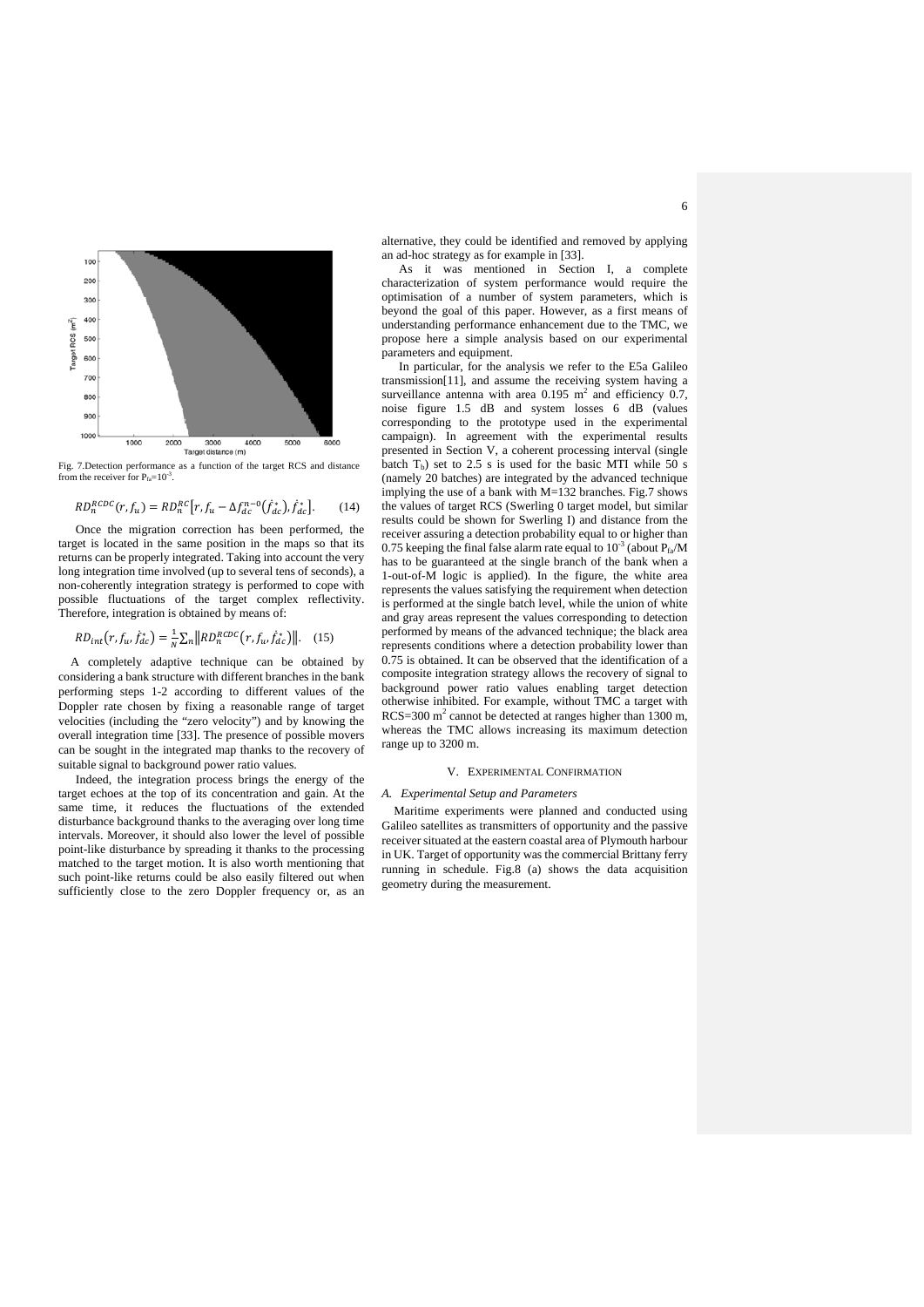





Fig. 8. (a) Schematic diagram of the experimental GNSS-based radar data acquisition geometry, (b) the experimental setup of the receiving system and (c) the optical photograph of the ferry.

The experimental receiver of GNSS-based radar [Fig.8 (b)] contains two RF channels for recording HC and RC signals, respectively. The HC uses a low-gain antenna to record the direct signal from all available satellites, while the RC uses a high-gain antenna to acquire the weak echoes from the area of interest.

| <b>TABLEI</b><br>EXPERIMENTAL AND SIGNAL PROCESSING PARAMETERS                                                                                         |                                                                                                                    |                                                                                                                                                     |  |  |
|--------------------------------------------------------------------------------------------------------------------------------------------------------|--------------------------------------------------------------------------------------------------------------------|-----------------------------------------------------------------------------------------------------------------------------------------------------|--|--|
| Parameter                                                                                                                                              |                                                                                                                    | Value                                                                                                                                               |  |  |
|                                                                                                                                                        | Number<br>Ranging code<br>Sat 1 Bistatic angle<br>Azimuth(relevant to North)<br>Elevation(relevant to HC antenna)  | <b>GSAT0201</b><br>PRN18 (E5a-Q primary code)<br>$97^\circ \sim 85^\circ$<br>$163.8^{\circ} \sim 163.9^{\circ}$<br>$18.9^{\circ} \sim 18.2^{\circ}$ |  |  |
|                                                                                                                                                        | Number<br>Ranging code<br>Sat 2 Bistatic angle<br>Azimuth(relevant to North)<br>Elevation (relevant to HC antenna) | GSAT0203<br>PRN26 (E5a-Q primary code)<br>$91^{\circ} \sim 83^{\circ}$<br>$158.1^{\circ} \sim 158.4^{\circ}$<br>$49.6^{\circ} \sim 48.7^{\circ}$    |  |  |
| Carrier frequency<br>Sampling frequency<br>Dwell time<br>Pulse repetition interval<br>Coherent processing interval<br>Non-coherent processing interval |                                                                                                                    | 1176.45MHz<br>50 MHz<br>145 second<br>1millisecond<br>2.5 second<br>10 second                                                                       |  |  |

Fig.8 (c) gives a photograph of the ferry taken during experiments. The length of the ferry is approximately 184 m, and its beam is 25 m. The real track of the ferry was found in the Automatic Identification System (AIS) and used as the ground truth for comparison with the experimentally tracked results. Two satellites in view of the receiver were successfully synchronized. Their azimuths and elevations were marked in Fig.8 (a). The experimental parameters are shown in Table I, as well as the specific parameters used for signal processing.

#### *B. MTI Processing Results*

Since the signal transmitted by different satellites can be extracted using the corresponding Pseudo Random Noise (PRN) codes, the signal processing discussed in Section III and IV can be separately applied to different satellites, and then the RD maps for certain integration period can be obtained. The appropriate CPI was found by progressively increasing coherent integration times, and taking the maximum time for which the signal processing gain due to matched filtering increased linearly. For our experimental parameters, the CPI found with this method was 2.5s. Fig.9 (a) gives the RD map for satellite 1 (GSAT0201), where the ferry can be seen clearly as a strong scattering point. The colour scale is in dB, where 0 dB is the highest echo intensity in the map. This point is located at zero bistatic range and zero bistatic Doppler, and is the compressed direct signal recorded in the RC. Along the zero-Doppler line the sidelobes of the compressed direct signal can be seen. Fig.9 (b) gives the result of a non-coherent summation of 4 sets of adjacent coherently processed RD maps. Hence, the occupied data interval of (b) is 10 s. It should be noted here that in our RD maps, the direct signal at zero Doppler has not been filtered out, as one would expect from a traditional MTI. This is because in this case it can be used as a reference for understanding the relative strengths of the target and the clutter. Fig.10 shows cross-sections of Fig.9 (b), with regard to the ferry and for range and Doppler directions respectively. The corresponding results for satellite 2 (GSAT0203) are given in Fig.11 and Fig.12.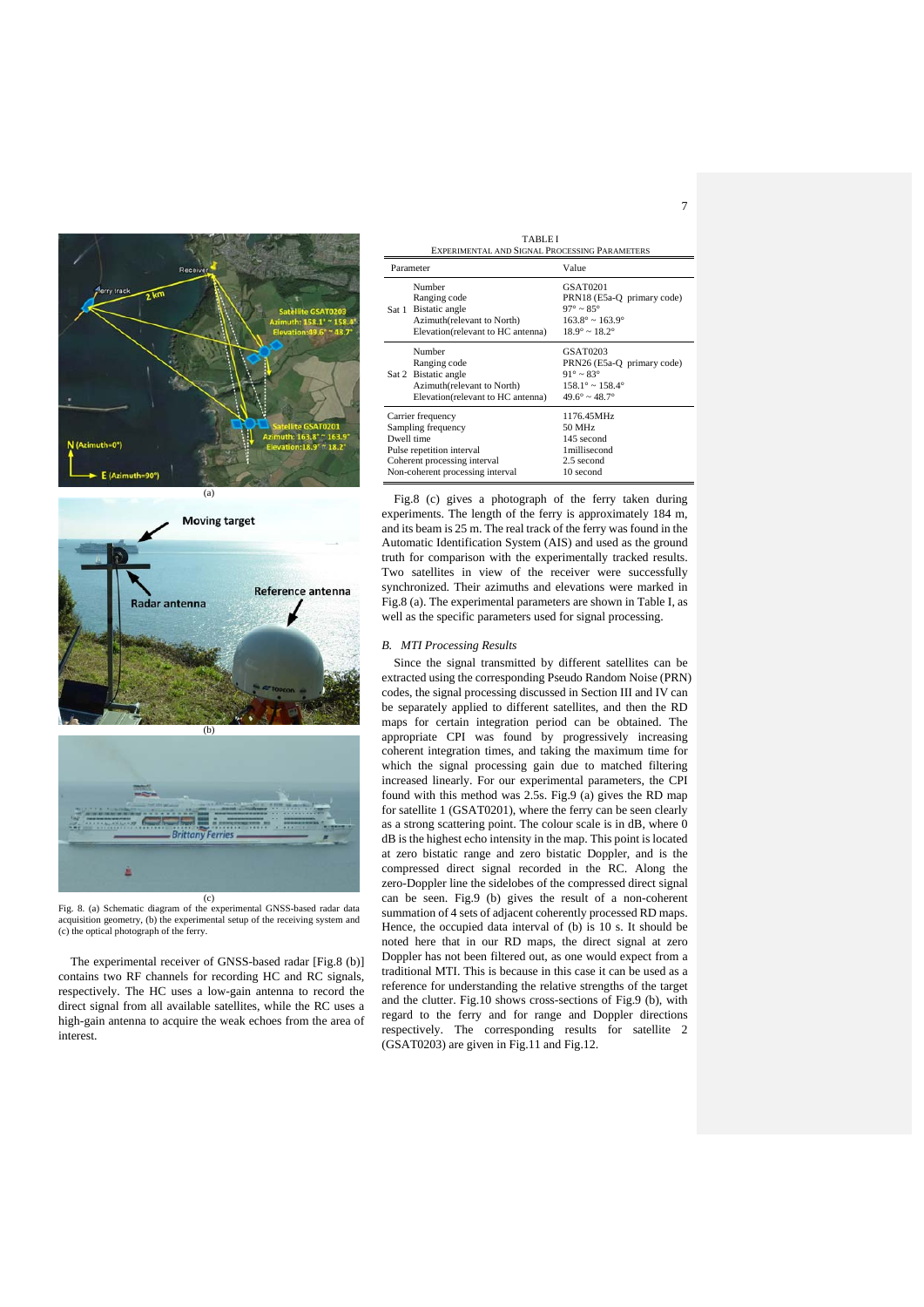

Fig. 9. Experimental results of satellite 1: (a) RD map of 2.5 s coherent integration time (b) non-coherent summation of 4 sets of adjacent RD maps, with a total data acquisition time of 10 s.

The results in Fig.9-Fig.12 have been obtained from a

selected 10 s long interval providing good characteristics in terms of signal to background ratio. Moreover, within such interval, it could be shown that the target exhibits an almost constant Doppler frequency, i.e. a negligible Doppler rate. In  $accordance$  with  $(11)-(12)$ , this entails only a linear range migration, whereas range curvature and Doppler migration are absent. In order to illustrate the capability of the advanced MTI technique to increase the detection performance of the passive radar system under consideration, a different and longer time interval is selected. A data stream of 50 s centered on 60 s from start acquisition time is selected from acquisition of satellite 2, because, as it will be discussed later, it provided the worst signal to background ratio. Within this interval, the target Doppler frequency is no more constant, resulting in a Doppler rate different from zero.

This interval is segmented in consecutive batches 2.5 s long, and the resulting 20 RD maps are then integrated. The obtained integrated maps are shown in Fig.13. Maps are expressed in dB and each map has been normalized to its maximum value. Fig.13 (a) shows the map obtained by directly integrating the set of RD maps, i.e. by skipping the TMC step. As it is apparent, the motion of the target entailed a range and Doppler migration over the long integration time, resulting in a spread of the target energy over different range-Doppler cells of the integrated map. The map obtained by considering also the TMC and provided by the branch of the bank providing best matching with the target kinematic is shown in Fig.13 (b). As evident, the advanced MTI technique has been able to properly integrate the target contributions in the individual maps repositioning them in the same location, thus providing a higher energy concentration. This can be well observed looking at the bottom boxes of Fig.13, highlighting the target position (it should be pointed out that, for sake of better visualization, the zooms have displayed with a color scale with 10 dB of dynamic normalized to the peak value of the ferry return in the TMC integrated map). Because of the enhanced energy concentration provided by the TMC, a gain in terms of signal to background ratio can be obtained, as evidenced by looking at the range and Doppler cuts around the target peak position of the compensated map in Fig.14 .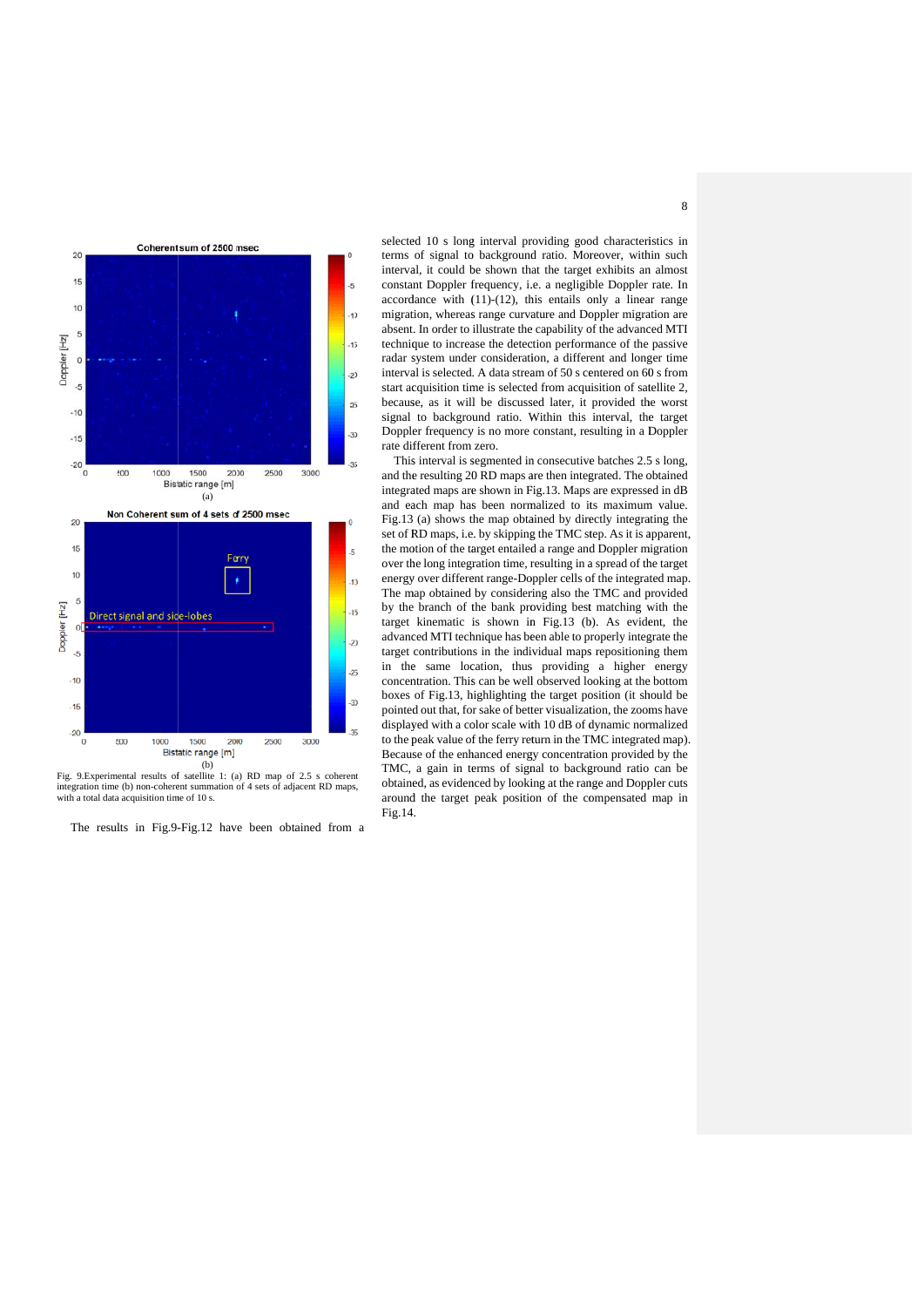concerns the clutter. Indeed, if on one hand the Doppler rate-based processing allows building up the useful signal energy, on the other hand it reduces the amount of clutter energy per cell by spreading it over multiple cells, as it is apparent looking at the sea clutter returns highlighted in Fig.13 and the corresponding Doppler cuts in Fig.15. A second important benefit arising from the TMC procedure

strictly require a very long integration time to make the target detectable, because it concerns a target with high size and high RCS. Moreover, since it concerns a not particularly fast target, range and Doppler migrations are not relevant over few consecutive RD maps therefore allowing a proper integration of some RD maps also by skipping the TMC procedure. However, previous results show the general validity of the advanced MTI technique in this particular kind of a passive radar system. Indeed, if targets with low RCS were acquired by the system, integration over several tens of seconds accomplished with the TMC step would be mandatory to obtain an improvement of SNR able to make the detection possible. It should be pointed out that this specific acquisition does not

#### $C$ . *MTI Results Analysis*

from satellite 1 shows high concentration on one scattering point, while with regard to the reflection from satellite 2, the target performs more like gathering of a series of scattering points, and in Fig.12 (a), the target's response in range has a high coincidence with the ferry dimension in length. This additional information is due to satellite spatial diversity and could be used in the future to estimate the physical dimensions of the target. The different target responses shown for two satellites (see Fig.9 and Fig.11) arise from the different bistatic angles and the different RCS of the target by looking from different directions. For the entire dwell time of 145 s of this dataset, by processing every 10 s data with an interval of 1 s, we have obtained 136 RD maps. The processing block diagram is shown in Fig.16. By this process, the RD histories for two satellites are obtained separately and shown in respectively F Fig.17 and F Fig.18. From the results in Fig.9-Fig.11, the target reflected signal



Fig. 10. Cross-sections of the experimental RD map in Fig. 9-b: range (a) and Doppler (b) cross-sections of the target.



Fig. 11. Experimental results of satellite 2: (a) RD map of 2.5 s coherent integration time (b) non-coherent summation of 4 sets of adjacent RD maps, with a total data acquisition time of 10 s.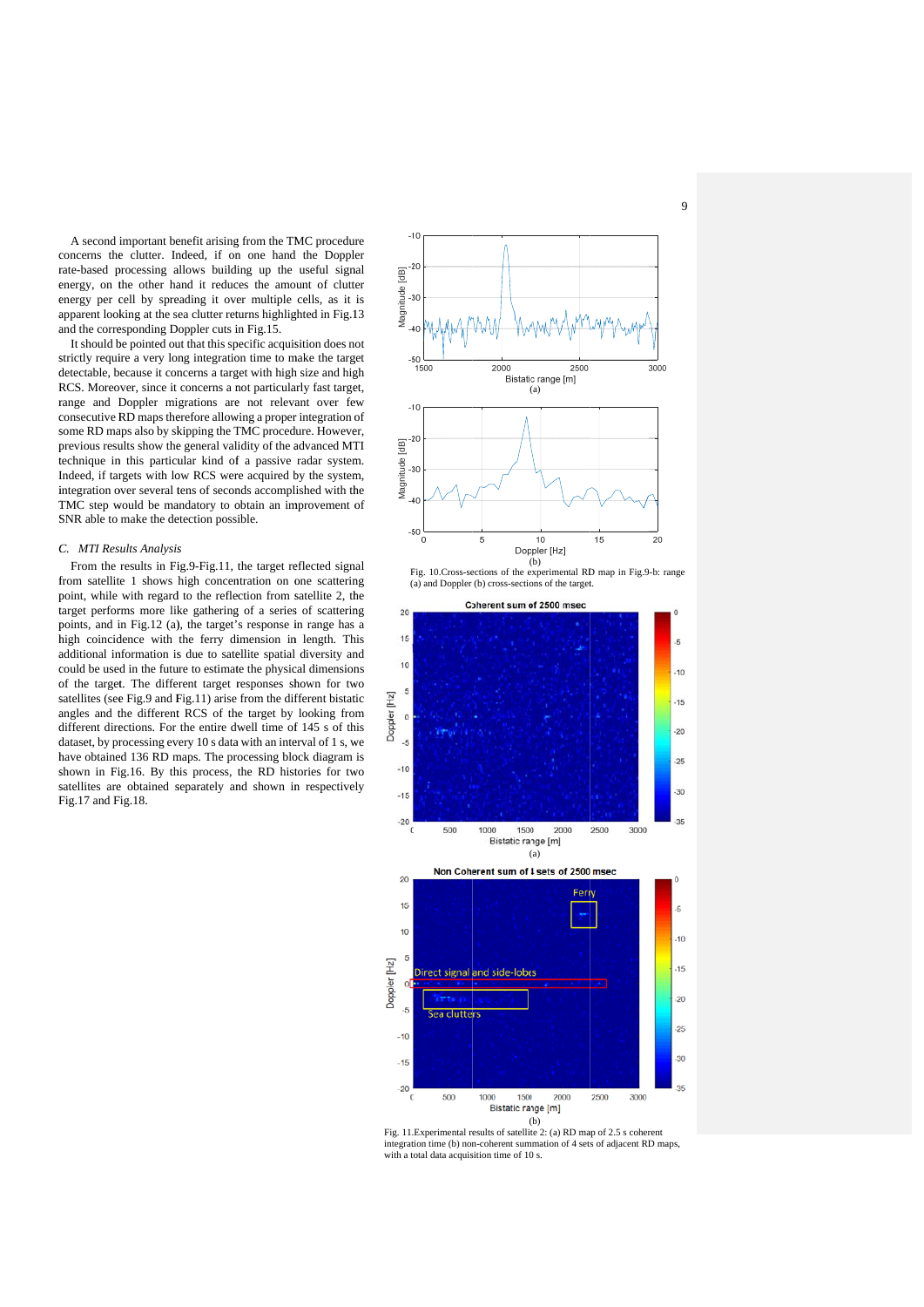

Fig. 12.Cross-sections of the experimental RD map in Fig.11-b: range (a) and

With the obtained RD history, for every point of slow-time, corresponding RD map can be obtained, from which we can determine the simultaneous bistatic range and bistatic Doppler by the peak value of the target echoes in both directions. Since those are different for each satellite, it stands to reason that the system provides information that could be used for multi-static operation.

Fig.19 (red curve) gives the variation of the bistatic range versus time for satellite 1. In our case, interval of adjacent samples in range dimension means 6 m in distance, so the detected bistatic range (red curve) is in multiples of 6 m. The AIS data obtained for the target can be used as the ground truth, hence in Fig.19 the calculated bistatic range (blue curve) using AIS data is given for comparison. Likewise, Fig.20 gives the Doppler variation with changing of time for satellite 1.

From Fig.19, the changing trend of the detected bistatic range agrees very well with the expected values by AIS data, whose positional accuracy is similar to that of satellite navigation receivers. According to the parameters in Table I, we can calculate the bistatic range resolution is around 30 m. It can be seen that the absolute value of this difference is always smaller than one range resolution cell. It should be noted that the detected track records the location of the strongest scattering point on the target, while the ground truth gives records of the location of AIS data logger. Considering that our target is a ~200m ferry, these two tracks can be essentially different. For the same reason, differences between measured and predicted values cannot take into account maneuvers of the ferry as it was entering port at the time of measurement.



Fig. 13.Experimental results of satellite 2 -integration of 20consecutive RD maps with (a) and without (b) target motion compensation, with a total data acquisition time of 50 s.

Apart from the instantaneous range and Doppler parameters, differences in echo intensity can be observed between the two acquisitions relative to the direct signal in Fig.17 and Fig.18. A comparison between the two figures shows that for satellite 1, the target signal strength is higher compared to the direct signal than for satellite 2, while clutter strength in the case of satellite 1 is lower than that of satellite 2. This indicates that there exist optimal satellite positions that maximize signal strength while minimizing clutter strength, and this is a direct result of spatial diversity, to be explored more in the future.

Correspondingly, Fig.21 and Fig.22 present the detected bistatic range and bistatic Doppler for satellite 2, also with values calculated from AIS data as comparison. The absolute value of the difference of curves in Fig.21 is always smaller than one and a half range resolution cell.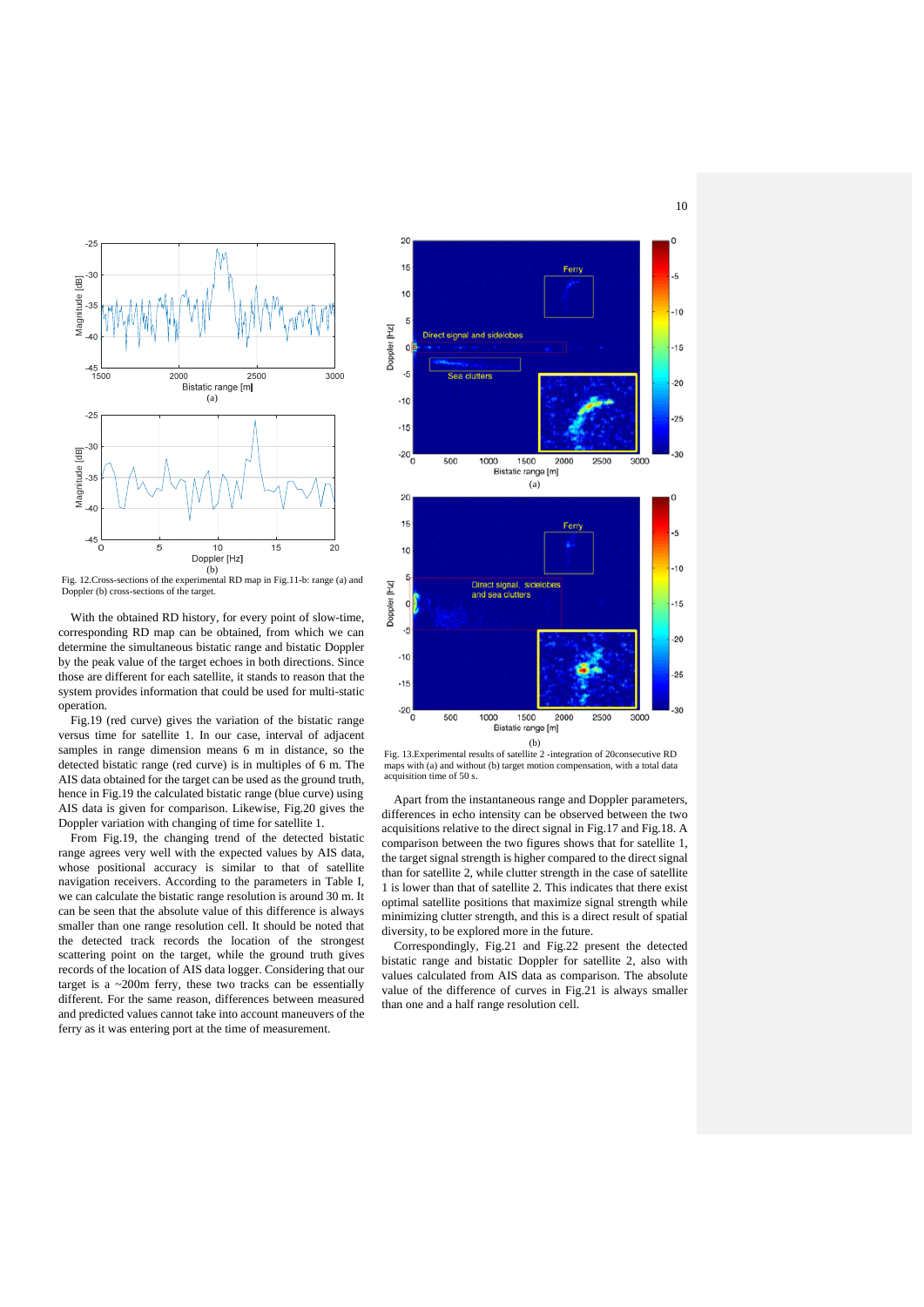

Fig. 14. Experimental ferry range (a) and Doppler (b) cross-sections for the a advanced MTI t technique.



Fig. 15. Doppler cross-sections of the sea clutter background.

visible above clutter level for both satellites integrating over limited observation times where, depending also on the particular target kinematic parameters, the TMC is not essential. However, when targets with lower RCS are considered, the increasing of the observation time is needed to assure super-clutter visibility conditions, and in such a case the TMC step is mandatory, as discussed in previous section. In Fig.19-Fig.21, a second set of RD histories is shown (black curves) by considering the following processing. Referring to the block diagram in Fig.16, by setting  $CPI = 2.5$  s and  $NCPI =$  $20 \times 2.5$  s = 50 s, a total of N = 96 integrated maps are obtained by considering the integration of the compensated RD maps accounting for the nominal value of the Doppler rate. As it is apparent, the scatterer plots obtained from the advanced MTI technique show a lower dispersion of the target tracks than the Because of its high RCS, the considered target becomes



 $\Sigma$ : represent a coherent integration of 2.5 s

 $\|\cdot\|_1$ : is the 1-norm, here it is used to denote non-coherent summation of 4 sets of 2.5 s **MAXIMUM:** means applying a max( $\cdot$ ) operator for each RD pixel among all the values at the same pixel from N RD maps

Fig.16.Processing of RD history.



Fig.17. Range-Doppler history over 145 s dwell time of satellite 1.

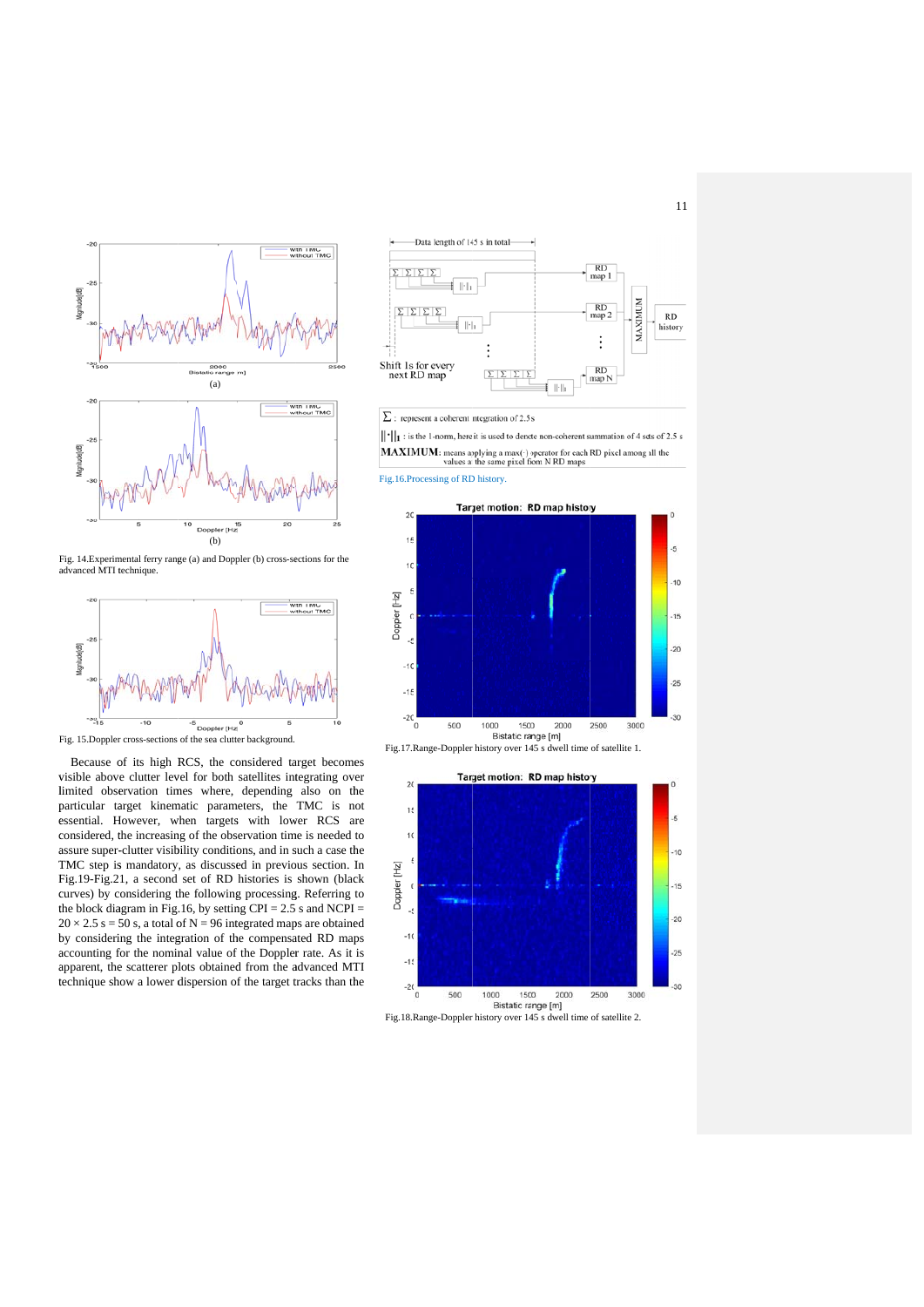corresponding plots resulting from the basic MTI, because of the enhanced concentration of the target energy provided by the TMC step. Table II compares the Root Mean Square (RMS) of the range and Doppler difference from the calculated and AIS tracks obtained in the previous case (integration of  $4 \times 2.5$  s RD map without TMC) and with this advanced processing. The RMS values have been evaluated over the same time interval for the basic and the advanced processing case and we can observe that, for both the satellites, the advanced processing provided smaller differences among the calculated tracks and the AIS ground truth. This analysis further demonstrates the effectiveness of the advanced MTI technique to collect the signal energy over long integration times, being a mandatory condition to counteract the restricted power budget provided by GNSS. It is worth to point out that, despite the high target energy concentration enabled by the advanced MTI processing, a visible fluctuation of the detected tracks can be observed around specific time intervals (e.g., bistatic Doppler in Fig.20 in the interval [100-120] s). It could be shown that such behaviour is related to the large size of the considered target. In fact, depending on the particular target orientation, position and acquisition geometry, multiple scattering points could be observed [as shown in Fig.12 (a)] and this can cause a dispersion of the tracks. In those situations where the target does not behave like a single scattering point, the combined use of the advanced MTI algorithm and the spatial diversity arising from the exploitation of multiple satellites may provide the additional capability for the system to extract features of the detected ship, which will be the focus of future steps of our research.

2100 calculated bistatic range by AIS data detected bistatic range from 4x2.5s RD maps without TM<br>detected bistatic range from 20x2.5s RD maps with TMC om 4x2.5s RD maps without TMC 2050 200  $\overline{E}$ range 1950 Bistatic 1900 1850 1800  $\overline{20}$  $40$ 60  $100$  $120$ 140 Time [s]

Fig.19.Comparison of bistatic ranges for satellite 1.



Fig.20.Comparison of bistatic Doppler frequencies for satellite 1.

#### VI. CONCLUSION

In this paper, we have exploited the potential of using GNSS as transmitters of opportunity for maritime moving target indication. Due to the global coverage of GNSS constellations, the proposed concept can be effective to potentially fill gaps of signal sources in areas such as the open sea.

Our proof-of-concept study was based on the maritime GNSS-based radar system implementation followed by experimental trials. Within this remit, signal processing algorithms were derived, including synchronisation processing and MTI processing.

TABLE II. RMS DIFFERENCES FROM THE CALCULATED AND AIS RANGE AND DOPPLER TRACKS

| satellite | processing | range RMS         | Doppler RMS |
|-----------|------------|-------------------|-------------|
|           | basic      | 18.4 m            | 1.9 Hz      |
|           | advanced   | 13.2 m            | $1.5$ Hz    |
| 2         | basic      | 23.5 m            | 2.0 Hz      |
|           | advanced   | 10.6 <sub>m</sub> | $1.5$ Hz    |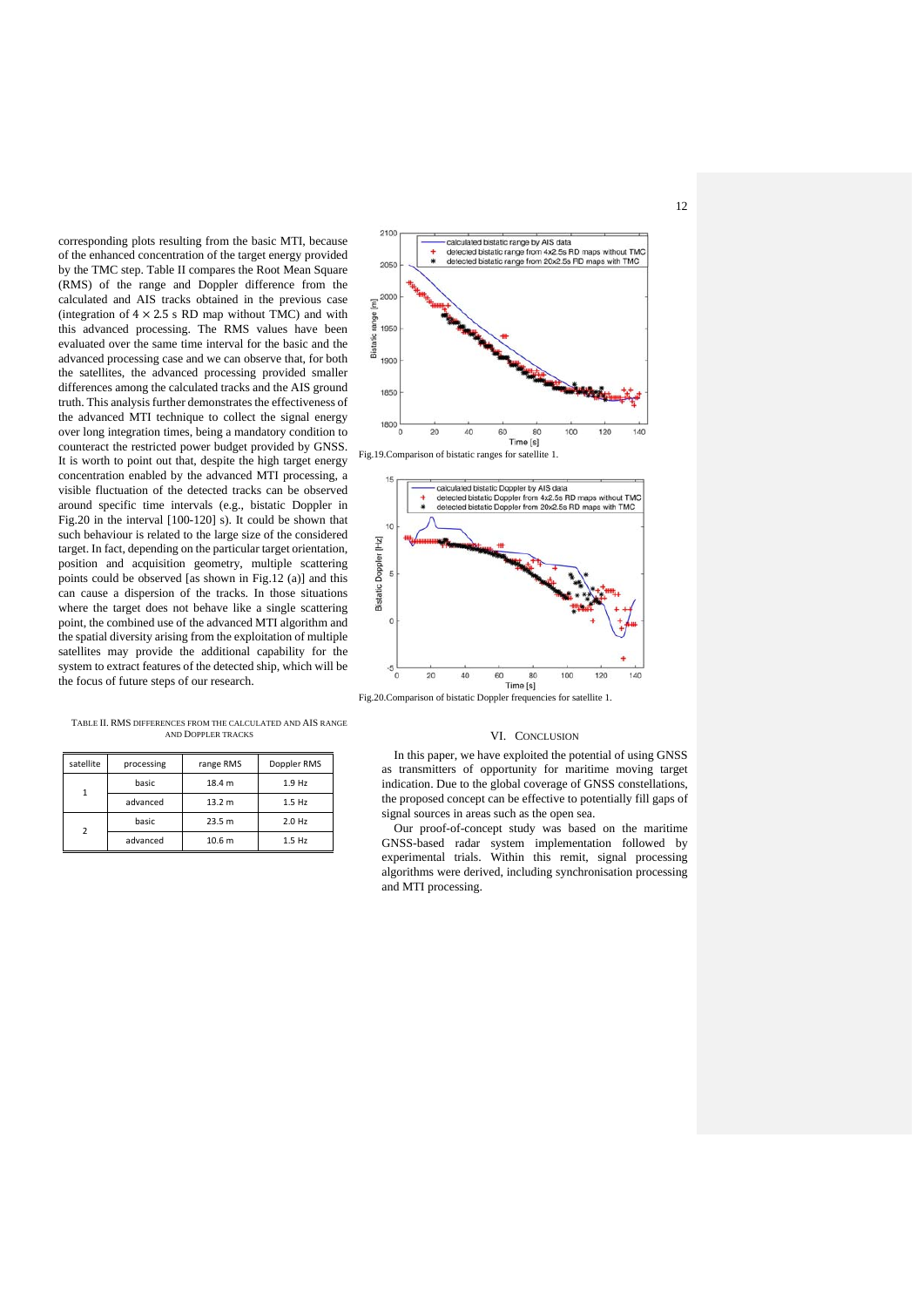One set of data acquisition was successfully recorded with Galileo E5a-Q signal under a maritime environment and with one commercial ferry passing through. By applying the proposed algorithms, we have obtained MTI results throughout the 2-min data records. The ferry has been successfully detected by two Galileo satellites simultaneously. Both experimental results of two different satellites have accurately indicated the motion of the ferry, which coincide with the ground truth in a high degree, confirming the feasibility of the system under ideal but real conditions as well as the functionality of the signal processing algorithms used.

In addition, the feasibility of a long time integration MTI processing has been preliminary demonstrated, thus indicating the potential of this approach to increase the detection performance of the proposed passive radar system, likely allowing the detection of low observable targets. Furthermore, the results show the system provides sufficient information to consider and test multi-static passive radar techniques based on **GNSS** 

Having shown that GNSS-based radar signals can be used to identify the presence of moving maritime targets, the next steps in the system feasibility study are the comprehensive system power budget evaluation, the upgrade of RD algorithms to MTI schemes, and the investigation of the system's potential for multi-static operation.

#### *Acknowledgment*

This project has received funding from the European GNSS Agency under the European Union's Horizon 2020 research and innovation programme under grant agreement No 641486, "GALILEO-BASED PASSIVE RADAR SYSTEM FORMARITIME SURVEILLANCE — spyGLASS". The first spyGLASS prototype is an experimental van-mounted system designed and developed by Aster S.p.A. and ElettronicaGmbh.

#### **REFERENCES**

- [1] M. Martin-Neira, M. Caparrini, J. Font-Rossello, S. Lannelongue, C. S. Vallmitjana, "The PARIS concept: An experimental demonstration of sea surface altimetry using GPS reflected signals," in *IEEE Trans. Geosci. Remote Sens*., vol. 39, no. 1, pp. 142-150, Jan. 2001. [2] S. Vey, A. Güntner, J. Wickert, T. Blume, M. Ramatschi, "Long-term soil
- moisture dynamics derived from GNSS interferometric reflectometry: A case study for Sutherland, South Africa," in *GPS Solutions*, pp. 1-14, Jul. 2015.
- [3] J. F. Marchan-Hernandez, E. Valencia, N. Rodriguez-Alvarez, I. Ramos-Perez, X. Bosch-Lluis, A. Camps, F. Eugenio, J. Marcello, "Sea-state determination using GNSS-R data," in *IEEE Geosci. Remote Sens. Lett.*,vol. 7, no. 4, pp. 621-625, Apr. 2010.
- [4] E. Valencia, A. Camps, J. F. Marchan-Hernandez, H. Park, X. Bosch-Lluis, N. Rodriguez-Alvarez, I. Ramos-Perez,"Ocean Surface's Scattering Coefficient Retrieval by Delay-Doppler Map Inversion," in *IEEE Geosci. Remote Sens. Lett.*, vol. 8, no. 4, pp. 750-754, July 2011.
- [5] E. Valencia, A. Camps, N. Rodriguez-Alvarez, H. Park, I. Ramos-Perez,"Using GNSS-R Imaging of the Ocean Surface for Oil Slick Detection," in *IEEE Journal of Selected Topics in Applied Earth*
- *Observations and Remote Sensing*, vol. 6, no. 1, pp. 217-223, Feb. 2013. [6] V. U. Zavorotny, S. Gleason, E. Cardellach, A. Camps,"Tutorial on Remote Sensing Using GNSS Bistatic Radar of Opportunity," in *IEEE Geosci. Remote Sens. Magazine*, vol. 2, no. 4, pp. 8-45, Dec. 2014.
- [7] M. Antoniou, M. Cherniakov, H. Ma,"Space-surface bistatic synthetic aperture radar with navigation satellite transmissions: a review, Science China Information Sciences, vol. 58, no. 6, pp. 1-20, Jun. 2015.



Fig.21.Comparison of bistatic ranges for satellite 2.



Fig.22.Comparison of bistatic Doppler frequencies for satellite 2.

- [8] M. Bevis, S. Businger, T. A. Herring, C. Rocken, R. A. Anthes, R. H. Ware, "GPS meteorology: Remote sensing of atmospheric water vapor<br>using the Global Positioning System," in Journal of Geophysical<br>Research: Atmospheres, vol. 97, no. D14, pp. 15787-15801, Oct. 1992.<br>[9] M. Antoniou and M.
- *Processing*, no.1, pp. 1-16, Mar. 2013.
- [10] C.Hu, Y. Tian, X. Yang, T. Zeng, T. Long, X. Dong, "Background Ionosphere Effects on Geosynchronous SAR Focusing: Theoretical Analysis and Verification Based on the BeiDou Navigation Satellite System (BDS)," in *IEEE Journal of Selected Topics in Applied Earth Observations and Remote Sensing*,vol. 9, no. 3, pp. 1143-1162, Mar. 2016.
- [11] European space agency/European GNSS, "Galileo open service, signal in
- space interface control document (OS SIS ICD),"Nov. 2015. [12] M. Antoniou, M. Cherniakov, C. Hu, "Space-surface bistatic SAR image formation algorithms," in *IEEE Trans. Geosci. Remote Sens*., vol. 47, no.
- 6, pp. 1827-1843, Jun. 2009. [13] H. Ma, M. Antoniou, M. Cherniakov, "Passive GNSS-based SAR Resolution Improvement Using Joint Galileo E5 Signals," in *IEEE Geosci. Remote Sens. Lett.*, vol. 12, no. 8, pp. 1640-1644, Aug. 2015.
- [14] I. Suberviola, I. Mayordomo, J. Mendizabal, "Experimental results of air target detection with a GPS forward-scattering radar," in *IEEE Geosci. Remote Sens. Lett.*, vol. 9, no.1, pp. 47-51, Jan. 2012.
- [15] A. Di Simone, H. Park, D. Riccio, A. Camps, "Sea Target Detection Using Spaceborne GNSS-R Delay-Doppler Maps: Theory and Experimental Proof of Concept Using TDS-1 Data," in *IEEE Journal of Selected Topics in Applied Earth Observations and Remote Sensing*, vol. PP, no. 99, pp. 1-19, May 2017. (doi: 10.1109/JSTARS.2017.2705350)
- [16] M.P. Clarizia, P. Braca, C. S. Ruf, P. Willett, "Target detection using GPS signals of opportunity," in*International Conference on Information Fusion*, Washington, DC, USA, Jul. 2015,pp. 1429-1436.